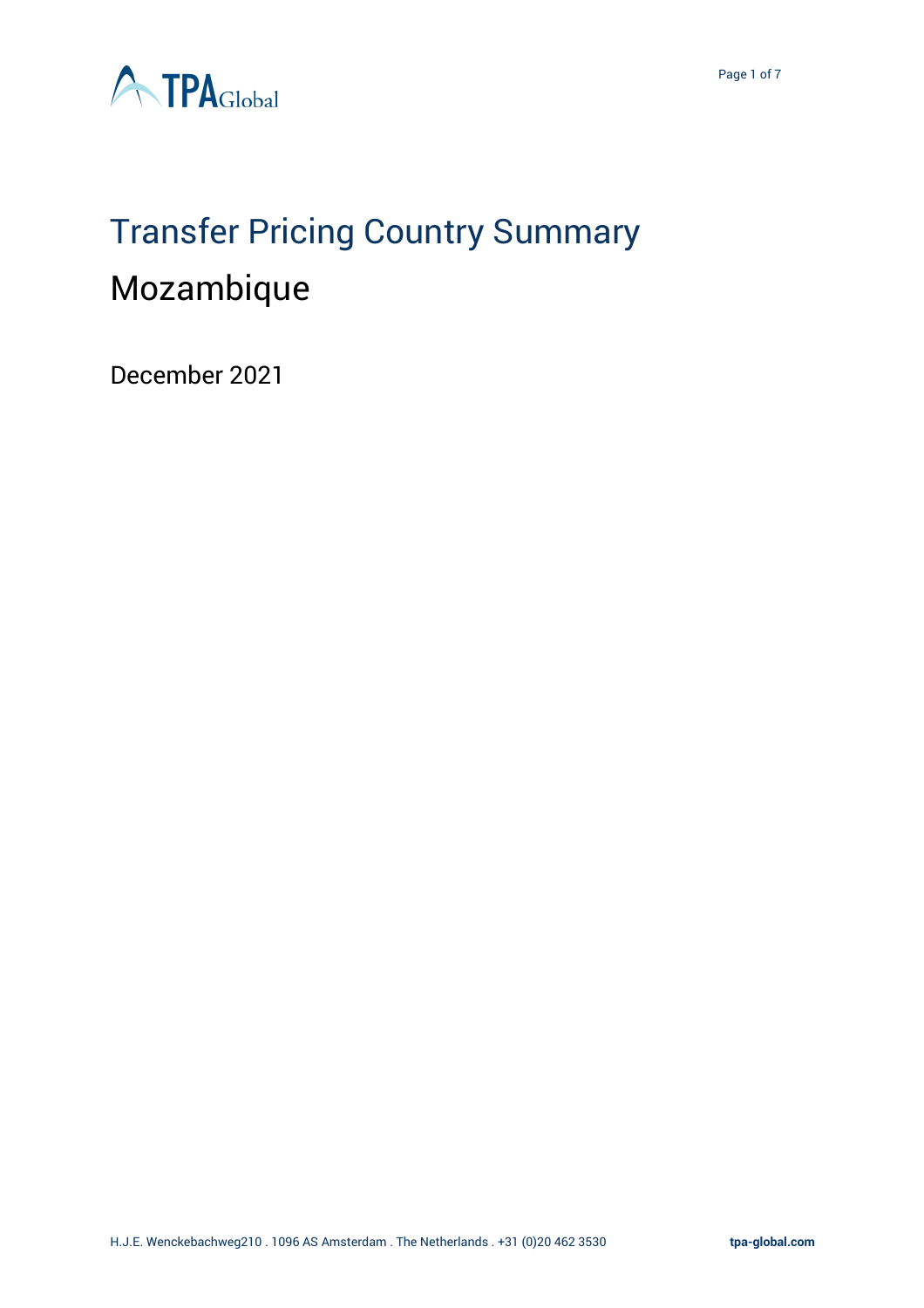Page 2 of 7

# **A TPA**Global

| 1.           |    |                                                                                |  |
|--------------|----|--------------------------------------------------------------------------------|--|
| 2.           |    |                                                                                |  |
|              | a) |                                                                                |  |
|              | b) |                                                                                |  |
| c)           |    |                                                                                |  |
|              | d) |                                                                                |  |
| e)           |    |                                                                                |  |
| f)           |    |                                                                                |  |
| 3.           |    |                                                                                |  |
|              | a) |                                                                                |  |
|              | b) |                                                                                |  |
| c)           |    |                                                                                |  |
|              | d) |                                                                                |  |
| e)           |    |                                                                                |  |
| f)           |    |                                                                                |  |
| g)           |    |                                                                                |  |
|              | h) |                                                                                |  |
| i)           |    | Production Process for TP Relevant Returns, Documents, Forms and Financials  5 |  |
| j)           |    |                                                                                |  |
| k)           |    |                                                                                |  |
| $\mathsf{I}$ |    |                                                                                |  |
|              | m) |                                                                                |  |
|              |    |                                                                                |  |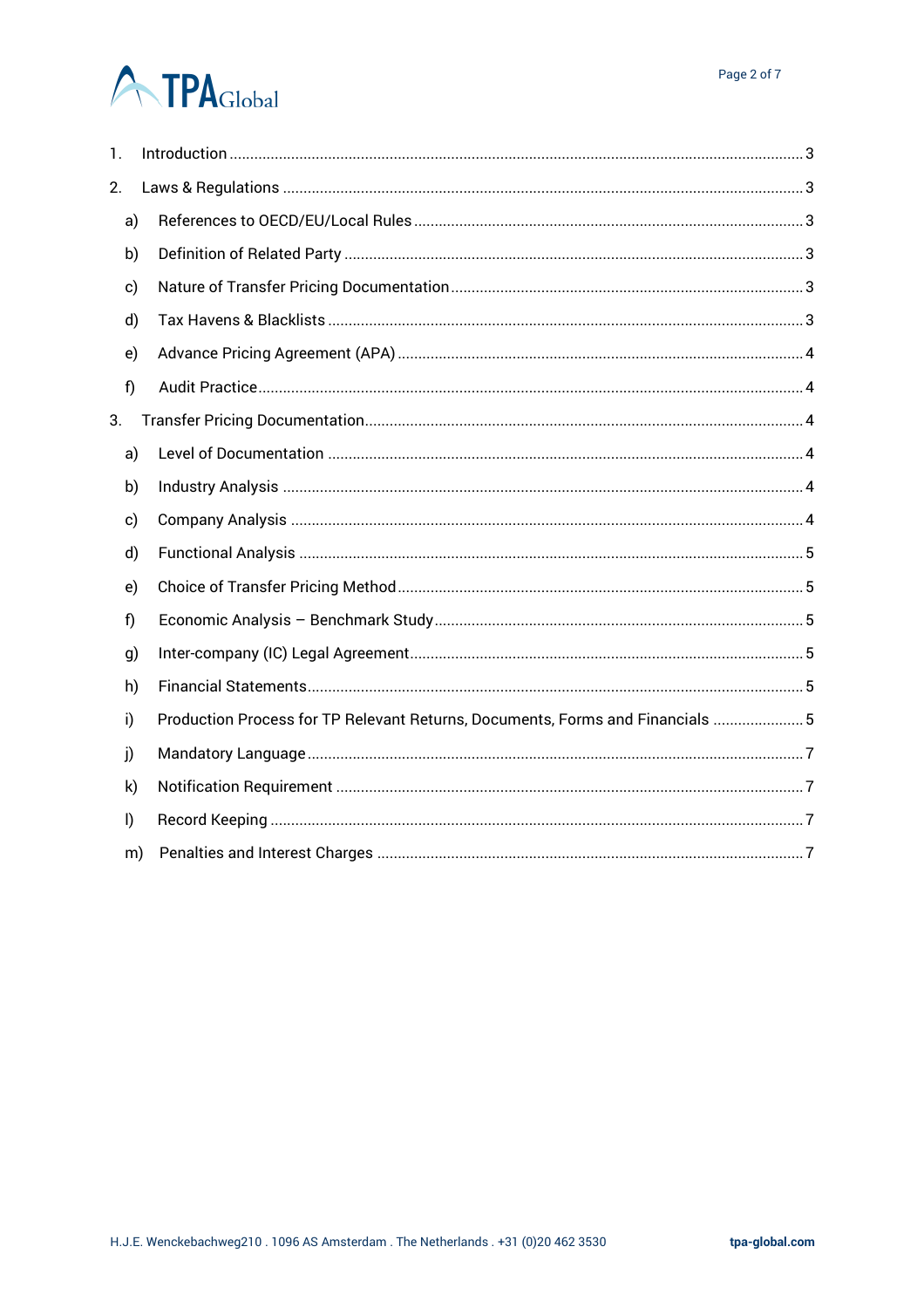

# <span id="page-2-0"></span>1. Introduction

Mozambique is not a member country of OECD. Mozambique has no formal transfer pricing documentation requirements to submit the master file, local file, country-by-country reporting and the notification of country-by-country reporting for qualifying multinational groups.

# <span id="page-2-2"></span><span id="page-2-1"></span>2. Laws & Regulations

#### a) References to OECD/EU/Local Rules

Transactions concluded between related parties need to be at arm's length. The Council of Ministers approved the first Transfer Pricing Regulations through Decree 70/2017, dated 6 December 2017, which entered into force on 1 January 2018.

The regulations apply to:

- resident taxpayers subject to corporate or individual income tax in Mozambique that undertake transactions with related parties (whether resident or not);
- permanent establishments that undertake related-party transactions with non-resident entities or other permanent establishments of the same entity outside of Mozambique; and
- resident or non-resident entities that undertake related-party transactions with entities subject to a more favorable tax regime.

# b) Definition of Related Party

<span id="page-2-3"></span>An entity is deemed to be related to another if the entity:

- directly or indirectly
	- i. controls, is controlled or is under common control of the same entity,
	- ii. has an interest in the company that grants a significant influence, or
- iii. has joint control over the entity;
	- is an associate or has a joint venture of the other entity;
	- is a member of the management of the other entity or of its main office; or
	- manages a post-employment benefit for the other entity's employees

#### c) Nature of Transfer Pricing Documentation

<span id="page-2-4"></span>This section is not applicable.

#### d) Tax Havens & Blacklists

<span id="page-2-5"></span>This section is not applicable.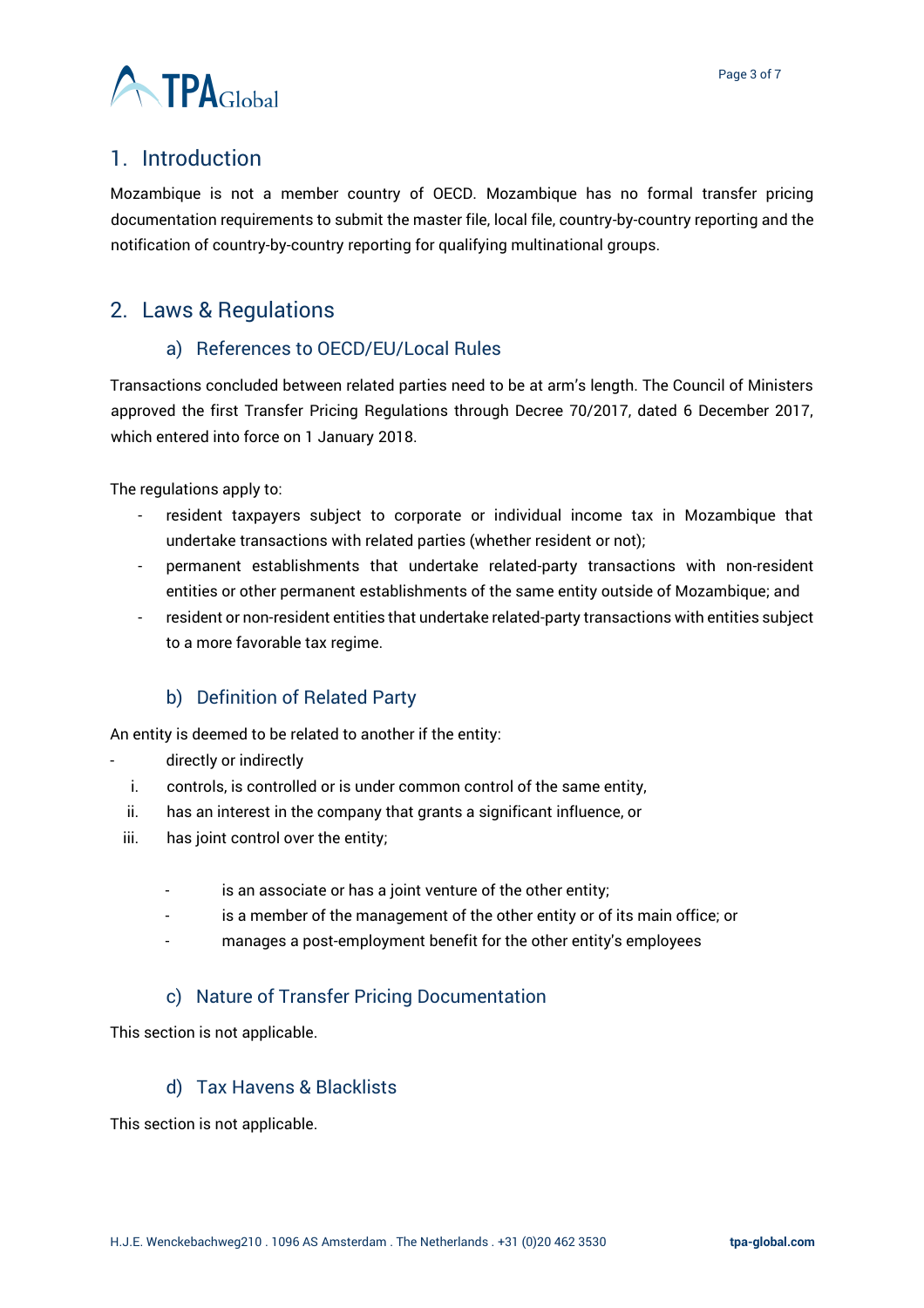

# e) Advance Pricing Agreement (APA)

<span id="page-3-0"></span>This section is not applicable.

#### f) Audit Practice

<span id="page-3-1"></span>The majority of transfer pricing scrutiny in Mozambique focuses on foreign financing of resident financial companies. Its thin capitalization rules regulate the over-indebtedness of Mozambican companies. Banks are also required to report any suspicion of money laundering and no transfer of income obtained from Mozambique to a non-resident is allowed unless the tax due has been paid.

In addition, the new Mining Tax Law that entered into force on 1 January 2015 requires all mining companies in Mozambique to comply with the "independent entities" principle and list the transactions to which the principle applies, including transactions between different concessions held by the same taxpayer.

# <span id="page-3-3"></span><span id="page-3-2"></span>3. Transfer Pricing Documentation

#### a) Level of Documentation

Specific rules are imposed for cost-sharing and group service agreements. Taxpayers have to indicate related party transactions in their Annual Return (M/20) and prepare (in Portuguese) a file with all documentation and relevant information pertaining to the transfer pricing policy adopted by the company and the agreements signed with related parties.

# b) Industry Analysis

<span id="page-3-4"></span>By identifying value drivers for the relevant industry, a first indication of the level of profitability common in the industry is being given.

#### c) Company Analysis

<span id="page-3-5"></span>A description of the management structure of the local entity, a local organisation chart, and a description of the individuals to whom local management reports and the country(ies) in which such individuals maintain their principal offices.

A detailed description of the business and business strategy pursued by the local entity including an indication whether the local entity has been involved in or affected by business restructurings or intangibles transfers in the present or immediately past year and an explanation of those aspects of such transactions affecting the local entity.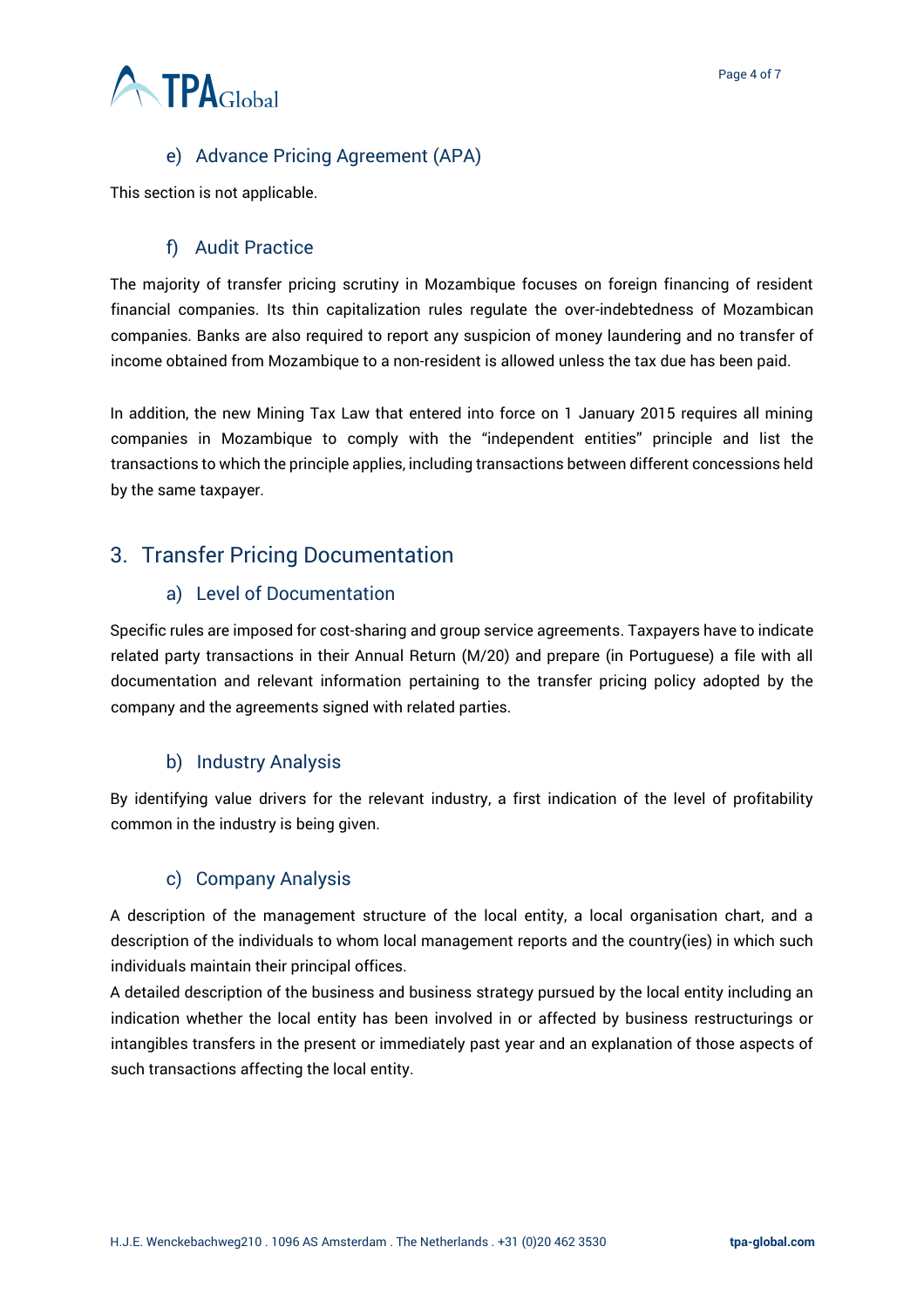

# d) Functional Analysis

<span id="page-4-0"></span>In conducting a functional analysis, an assessment is made of the significant activities and responsibilities that are performed by the related parties relevant to the Intercompany Transactions under review, the tangible and intangible assets that are employed and the risks that are borne in undertaking the business activities. Such an assessment is consistent with the recommendations that have been made in the OECD Guidelines at paragraph 1.51.

#### e) Choice of Transfer Pricing Method

<span id="page-4-1"></span>The transfer pricing regulations recognize:

- the comparable uncontrolled price (CUP) method;
- the resale price method;
- the cost-plus method;
- the profit-split method;
- the transactional net margin method (TNMM); and
- any other method deemed appropriate based on the circumstances of the transaction

#### f) Economic Analysis – Benchmark Study

<span id="page-4-2"></span>This section is not applicable.

#### g) Inter-company (IC) Legal Agreement

<span id="page-4-3"></span>Although an Inter-company legal agreement formalizes the business and financial relationship between group entities, the legal agreements have a lower ranking since the OECD 2017 Guidelines made the ''conduct of parties'' the prevailing concept.

#### h) Financial Statements

<span id="page-4-5"></span><span id="page-4-4"></span>This section is not applicable.

# i) Production Process for TP Relevant Returns, Documents, Forms and Financials

In the chart below, the existence of the filing requirements with the details of which format is used, the latest filing date, notification requirement and its deadline, thresholds to be applied in case it exists, and the required languages are demonstrated. This information can be seen respectively for CIT, master file, local file, CbCR, local forms, annual accounts and segmented P&L documentations.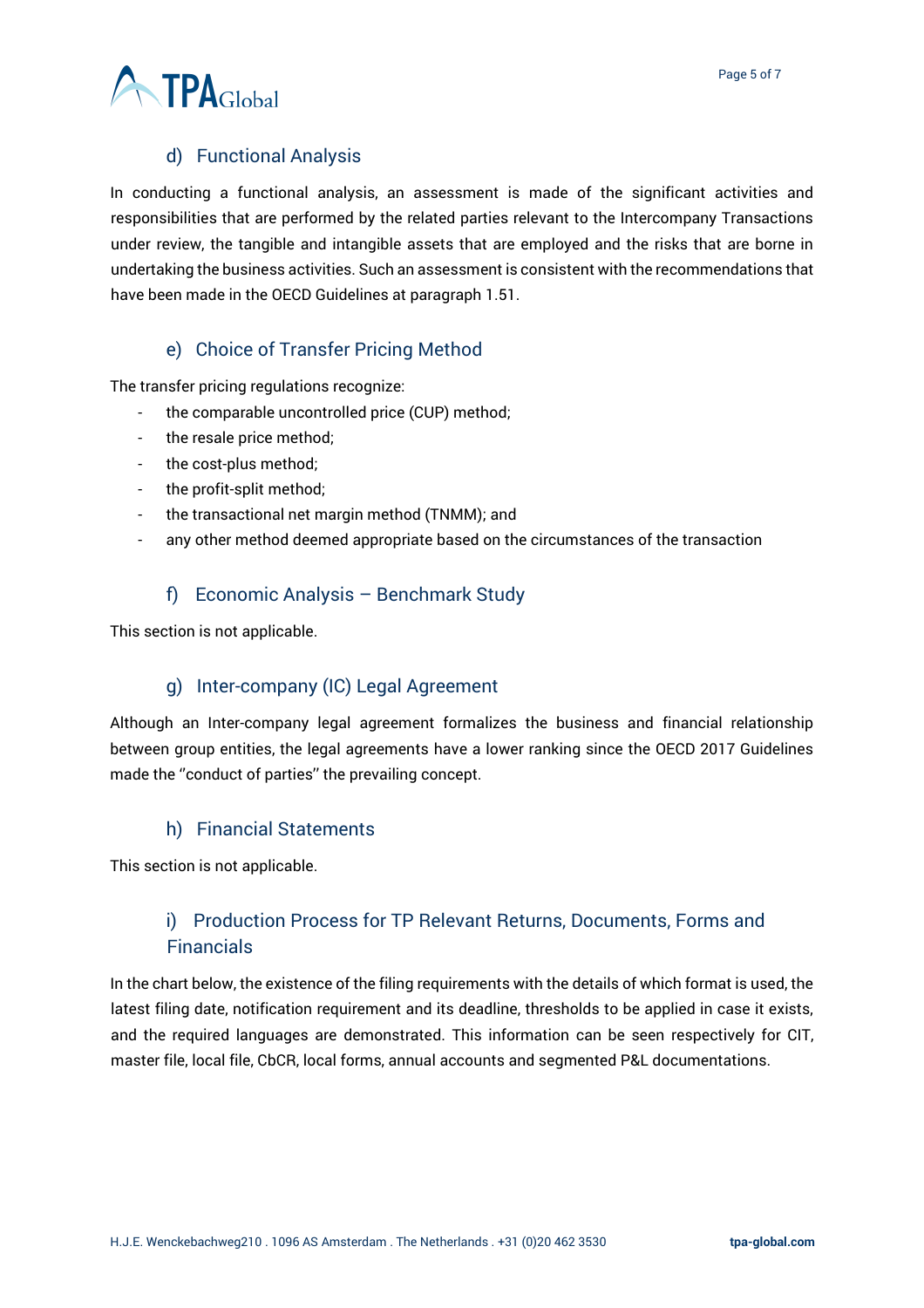

|                                                                    | Prepare or<br>File? | Format | Deadline | Notification<br>Deadline* | Threshold*<br>(Yes/No) | Local Language<br>(Yes/No)*(If "No",<br>it can be filed in<br>English) |  |  |  |
|--------------------------------------------------------------------|---------------------|--------|----------|---------------------------|------------------------|------------------------------------------------------------------------|--|--|--|
| Corporat                                                           |                     |        |          |                           |                        |                                                                        |  |  |  |
| e Income                                                           | File                | Local  |          |                           |                        |                                                                        |  |  |  |
| <b>Tax</b>                                                         |                     | GAAP   | 31 May   | No                        | No                     | Yes                                                                    |  |  |  |
| <b>Master</b><br><b>File</b>                                       | N.A.                | N.A.   | N.A.     | N.A.                      | N.A.                   | N.A.                                                                   |  |  |  |
| <b>Local File</b>                                                  | N.A.                | N.A.   | N.A.     | N.A.                      | N.A.                   | N.A.                                                                   |  |  |  |
| <b>CbCR</b>                                                        | N.A.                | N.A.   | N.A.     | N.A.                      | N.A.                   | N.A.                                                                   |  |  |  |
| Local<br>form X                                                    | N.A.                | N.A.   | N.A.     | N.A.                      | N.A.                   | N.A.                                                                   |  |  |  |
| Local<br>form Y                                                    | N.A.                | N.A.   | N.A.     | N.A.                      | N.A.                   | N.A.                                                                   |  |  |  |
| Local<br>form Z                                                    | N.A.                | N.A.   | N.A.     | N.A.                      | N.A.                   | N.A.                                                                   |  |  |  |
| <b>Annual</b><br><b>Accounts</b>                                   | N.A.                | N.A.   | N.A.     | N.A.                      | N.A.                   | N.A.                                                                   |  |  |  |
| <b>Segment</b><br>ed P&L                                           | N.A.                | N.A.   | N.A.     | N.A.                      | N.A.                   | N.A.                                                                   |  |  |  |
| * Mozambique has signed the MCAA agreement for the filing of CBCR. |                     |        |          |                           |                        |                                                                        |  |  |  |

\* Mozambique does not request as much and detailed information from smaller and less complex enterprises (SME's included) than it does from large and complex enterprises.

In Mozambique a new tax, the "Simplified Tax for Small Taxpayers" ("ISPC") was introduced in 2009 and has been in force since 14 April 2009. The ISPC only applies at the election of the taxpayer, and once elected it replaces the Value Added Tax ("VAT"), Corporate Income Tax ("IRPC") and Personal Income Tax ("IRPS"). The tax introduces a simplification for micro-enterprises and small individual taxpayers performing agricultural, industrial or commercial activity, including services, when the turnover does not exceed 2,500,000MT. The annual tax could either be paid as a fixed amount of 75,000MT or by applying an annual tax rate of 3% to the turnover.